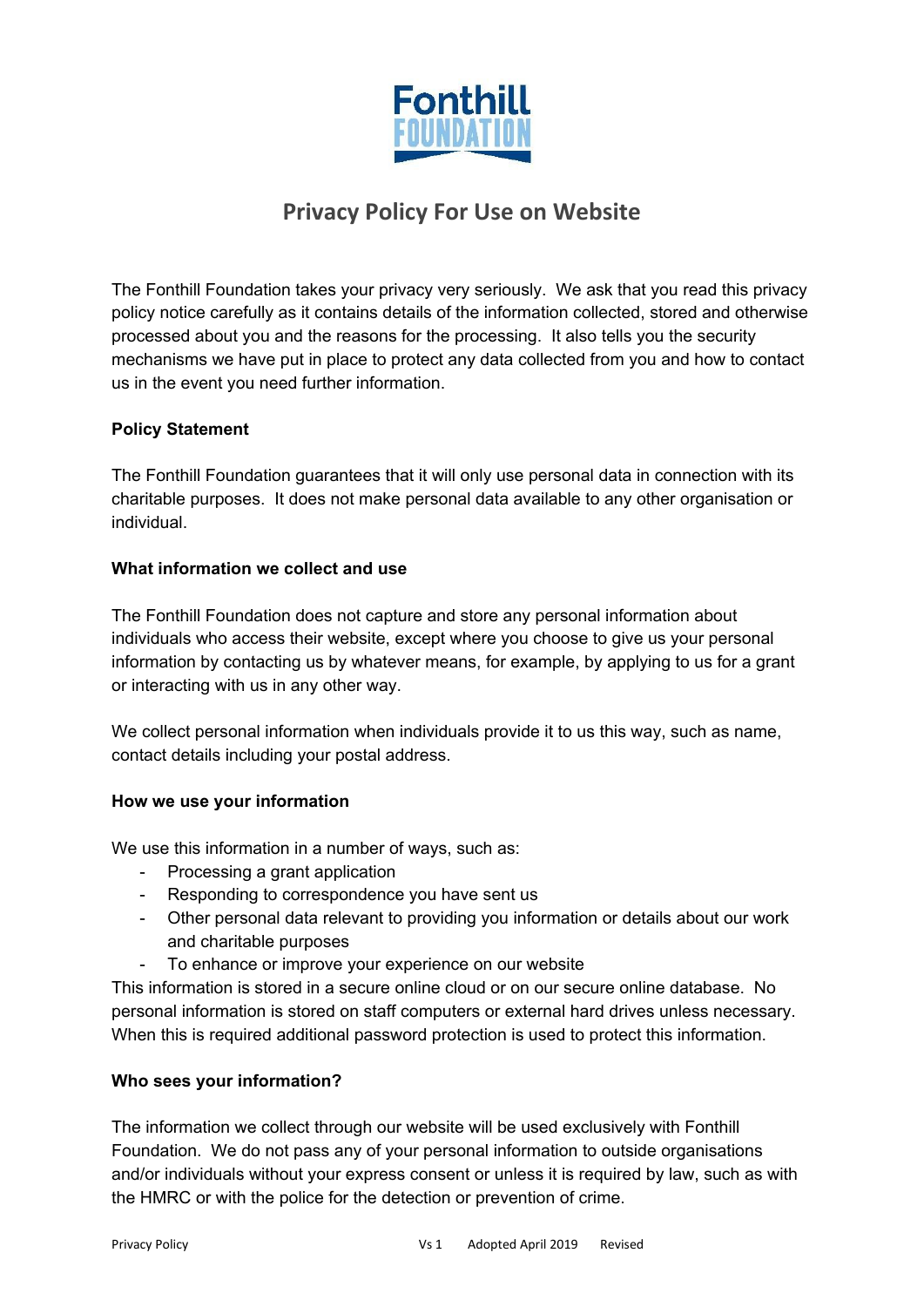With your consent we may approach other funders who have supported you previously, who are currently supporting you or who you have asked to support you and share information with them.

### **How long do we keep your information we hold about you**

How long we keep your information collected through our website depends on the context in which you provided it. As a general rule we will keep the time to the minimum necessary for the purposes of carrying out the Fonthill Foundation's charitable purposes, legal obligations and complying with any relevant legislation.

# **Viewing and controlling the information we hold about you**

You may request details of all the information the Fonthill Foundation holds about you by written request only to: Fonthill Foundation, P O Box 261, Lewes, East Sussex BN7 9LS. Please include your name, address and a telephone number or email address to enable us to contact you.

If you believe that any information we are holding about you is incorrect or incomplete, please write to us as soon as possible, at the above address. We will promptly correct any information found to be incorrect.

#### **Links to other sites**

Our website may contain links to enable you to visit other websites of interest easily. However, once you have used these links to leave our site, you should note that we do not have any control over that other website. Therefore, we cannot be responsible for the protection and privacy of any information which you provide whilst visiting such sites and such sites are not governed by this privacy statement. You should exercise caution and look at the privacy statement applicable to the website in question.

#### **Cookies**

We collect anonymous information from you in a number of ways. One way is through our use of 'cookies'. Most websites use cookies in order to make them work, or to work more efficiently, as well as to provide information to the owners of the website.We use cookies, small pieces of data stored inside a website browser, across our website to improve performance, and to enhance your user experience. When you visit our website, cookies allow us to collect some non-identifying basic information. This includes the total number of visitors, the pages viewed, and other anonymous information. We use this information to make your experience on our website as smooth as possible and to allow us to make any necessary improvements. More detail on how businesses use cookies is available at www.allaboutcookies.org. You are able to disable cookies if you prefer, but please be aware that some parts of the website will no longer function correctly if you do.

# **Note this policy is subject to update and changes at any time. Please revisit it each time that you consider giving personal data through this website.**